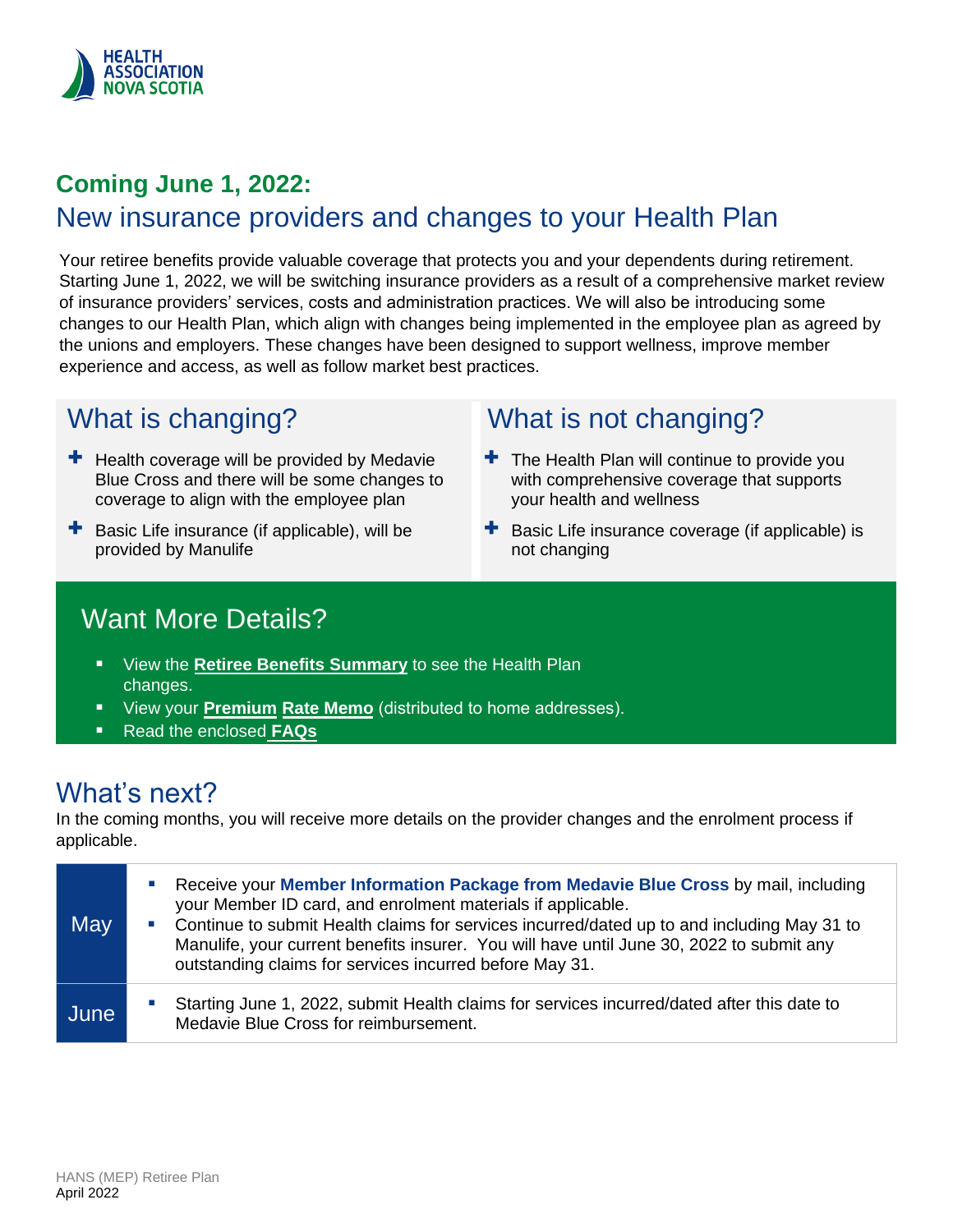## <span id="page-1-0"></span>Frequently Asked Questions (FAQs)

#### **Why are changes to the Health Plan being introduced?**

The retiree benefits plan follows any changes implemented in the employee benefits plan. The employee plan is undergoing changes to establish a new single group benefits plan for NSH/IWK employees and other Health Association member organizations. These changes have been carefully reviewed and designed to ensure that the Health Plan continues to provide comprehensive and sustainable coverage, is readily accessible for plan members across the province, and supports plan member health and well-being.

#### **What will happen to my coverage between April 1, 2022 and June 1, 2022?**

You will continue to participate in your current benefits plan until June 1, 2022. On June 1, 2022, you will transition to the new insurers and the Health Plan changes will come into effect.

**Important note:** your claims history with your current insurer will carry over to Medavie Blue Cross effective June 1, 2022. This means any claims made prior to May 31, 2022 will count towards the applicable maximums under the plan.

#### **How will my Health coverage change June 1, 2022**?

For the most part, your Health coverage will remain the same with some changes to benefit maximums and reimbursement structure. Please see your **Retiree [Benefits Summary](#page-2-0)** for details on how the changes compare to your current coverage.

#### **Why is my vision care changing?**

Vision care coverage is changing to bring it in line with best practices, as well as to provide a better member experience by allowing eligible opticians/vision care providers to submit claims directly to the insurer. This simplifies the claims process and reduces your up-front out-of-pocket expenses. Your new coverage is still considered competitive when compared to the market.

#### **How do I submit claims during the transition to Medavie Blue Cross?**

**For Expenses Incurred and Dated up to May 31, 2022:** Claims for services incurred/dated up to and including May 31 should be submitted to your current benefits provider. You will have until June 30, 2022 to submit any outstanding claims for services incurred before May 31.

**For Expenses Incurred and Dated starting June 1, 2022:** Claims for services incurred/dated starting June 1, 2022 must be submitted to Medavie Blue Cross. Please see your member information package (coming in May) for details on submitting claims to Medavie Blue Cross and show your new Medavie Blue Cross card to your providers.

#### **Will my costs for coverage change on June 1, 2022?**

We complete an annual review of our benefits program to ensure that premium rates are adequate to pay expected claims and expenses in the coming year. For the 2022 plan year, we based the annual renewal exercise on the updated Health Plan coming into effect on June 1, 2022. This means that there will be a change to your rates effective June 1, 2022. Depending on your current plan, the impact on your individual rates may vary. Please see your **Premium Rate Memo** for detailed information on your costs.

#### **When will I get more information about the changes and transition to Medavie Blue Cross?**

You will receive more information in the coming months, including information on Medavie Blue Cross and enrolling if applicable.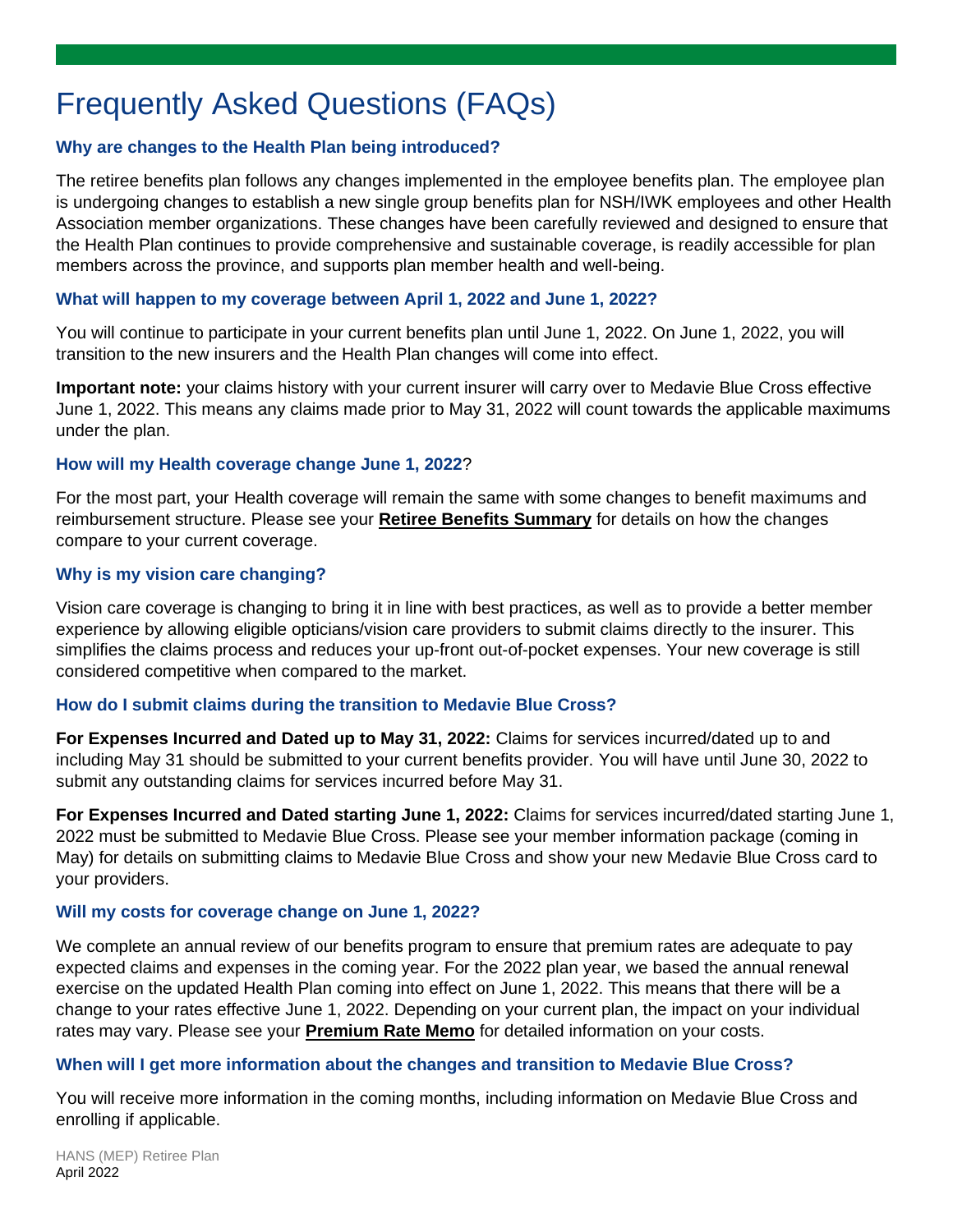<span id="page-2-0"></span>

# Retiree Benefits Summary

### Effective June 1, 2022

This benefits summary outlines your coverage as a **retiree**. The shading in blue indicates a change in coverage that will come into effect on June 1, 2022. The changes shown here mirror the changes approved for the employee plan, which were designed to better align with market best practices, enhance value, promote wellness and improve member experience and access.

Note that you may be enrolled in all or some of the benefits offered by your former employer.

Retirees or spouses who are **OVER age 65** are **not covered** for prescription drugs under this plan effective the 1<sup>st</sup> day of the 65<sup>th</sup> birthday month. Residents of Nova Scotia may be eligible for prescription drug coverage under the Nova Scotia Seniors' Pharmacare Program.

## **Health**

|                          | <b>Current Coverage</b>                                                                                                                       | <b>Coverage Effective</b><br><b>June 1, 2022</b>                                                                               |
|--------------------------|-----------------------------------------------------------------------------------------------------------------------------------------------|--------------------------------------------------------------------------------------------------------------------------------|
| <b>Provider</b>          | Manulife                                                                                                                                      | <b>Medavie Blue Cross</b>                                                                                                      |
| <b>Participation</b>     | Optional coverage                                                                                                                             |                                                                                                                                |
| <b>Eligibility</b>       | You, your spouse, and your dependent children<br>(must meet eligibility for Retiree Benefits)                                                 |                                                                                                                                |
| <b>Termination age</b>   | Drug coverage:                                                                                                                                |                                                                                                                                |
|                          | For you: you reach age 65                                                                                                                     |                                                                                                                                |
|                          | For your spouse: your spouse reaches age 65<br>All other coverage:                                                                            |                                                                                                                                |
|                          | No age limit                                                                                                                                  |                                                                                                                                |
| <b>Reimbursement</b>     |                                                                                                                                               |                                                                                                                                |
| Drugs (pay-direct)<br>ш  |                                                                                                                                               | 100%                                                                                                                           |
| Eligible drugs           | Managed Formulary, based on provider-approved list of<br>eligible drug expenses<br>(Prior authorization required for some drugs)              |                                                                                                                                |
|                          | Certain categories are subject to Step Therapy (see details below) requiring<br>new patients to try cost effective first-line therapies first |                                                                                                                                |
|                          | Supplements Government Health Care Coverage                                                                                                   |                                                                                                                                |
|                          | *NEW* Payment for a specialty high cost drug may be reduced by<br>financial assistance available under a Patient Support Program              |                                                                                                                                |
| Co-payment               | You pay the dispensing fee                                                                                                                    |                                                                                                                                |
| Out-of-pocket<br>maximum | \$492 / family / calendar year                                                                                                                |                                                                                                                                |
| Generic<br>substitution  |                                                                                                                                               | Limited to the cost of the least expensive interchangeable (usually generic)<br>drug, unless medical basis for brand-name drug |
| Pharmacy                 |                                                                                                                                               | Arrangement with Loblaws and Sobeys/Lawtons                                                                                    |
| partnership              |                                                                                                                                               | *NEW* Discounts will be automatic when using your Medavie pay-direct<br>card at all participating pharmacies                   |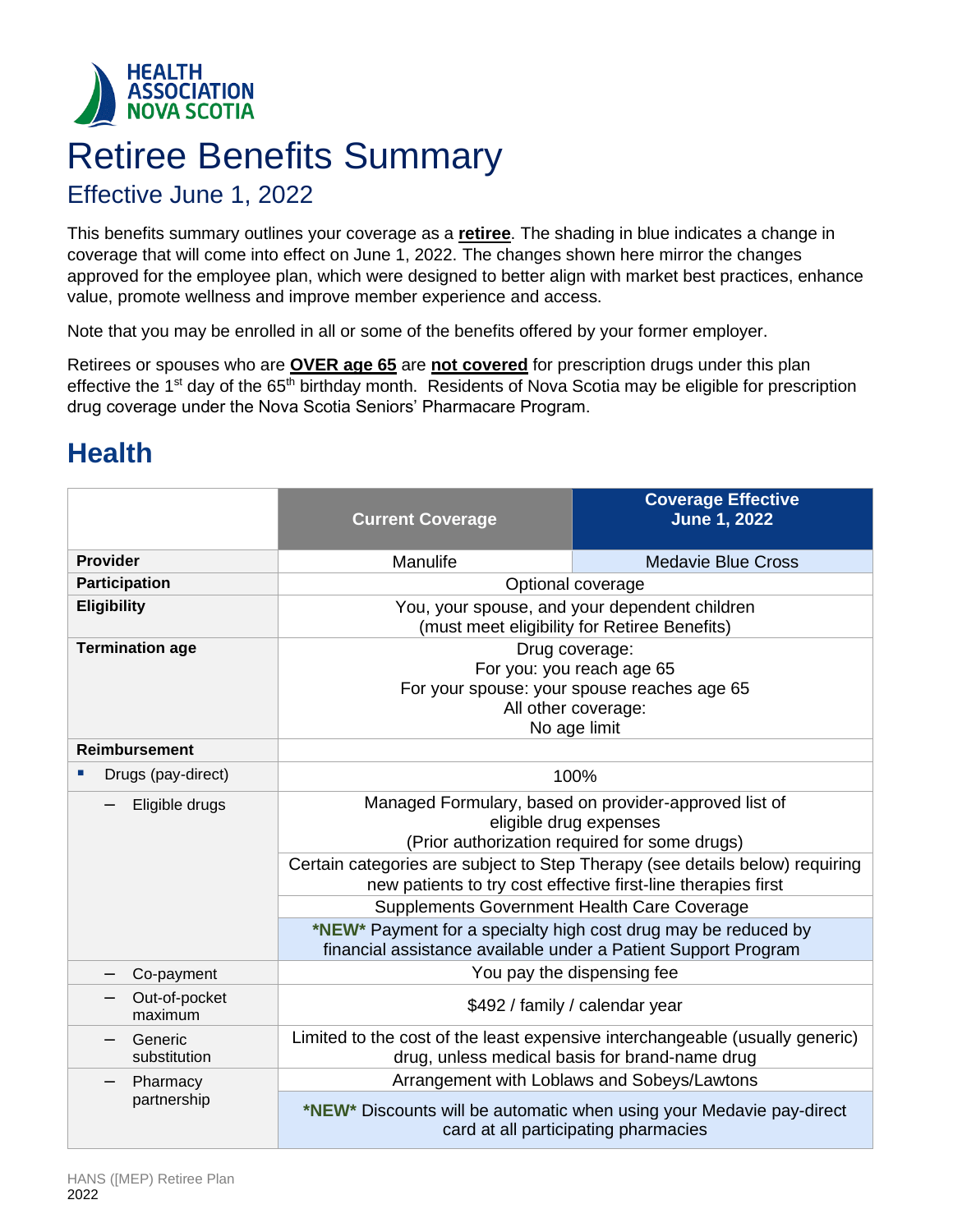|                                   |                                                    | <b>Current Coverage</b>                                                                                                                                                                           | <b>Coverage Effective</b><br><b>June 1, 2022</b>                                                             |  |
|-----------------------------------|----------------------------------------------------|---------------------------------------------------------------------------------------------------------------------------------------------------------------------------------------------------|--------------------------------------------------------------------------------------------------------------|--|
|                                   | Diabetic supplies                                  | Covered – including insulin pump supplies                                                                                                                                                         |                                                                                                              |  |
|                                   | <b>Glucose Monitoring</b><br>Systems               | <b>Not Covered</b>                                                                                                                                                                                | *NEW* For insulin dependent:<br>continuous glucose monitoring<br>(CGM) receivers, transmitters or<br>sensors |  |
|                                   | Anti-obesity                                       | Covered                                                                                                                                                                                           | \$5,000 / calendar year, subject to<br>prior authorization and annual re-<br>qualification                   |  |
|                                   | Fertility<br>—                                     |                                                                                                                                                                                                   | \$15,000 lifetime maximum                                                                                    |  |
|                                   | Sexual dysfunction                                 |                                                                                                                                                                                                   | \$1,200 / calendar year                                                                                      |  |
|                                   | Smoking cessation                                  |                                                                                                                                                                                                   | \$500 / 24 months                                                                                            |  |
|                                   | Vaccines                                           |                                                                                                                                                                                                   | 50%, \$500 lifetime maximum                                                                                  |  |
|                                   | Allergy serums                                     | \$50 deductible / person / calendar                                                                                                                                                               | 100%                                                                                                         |  |
|                                   | Over the Counter<br>Antihistamines<br>(prescribed) | year (out of pocket maximum \$150 /<br>family)<br>100% to a maximum of \$1,000 /<br>person / calendar year                                                                                        | No coverage                                                                                                  |  |
| ×                                 | <b>Vision Care</b>                                 |                                                                                                                                                                                                   | 100%                                                                                                         |  |
|                                   | Eye exams                                          | Once / 2 calendar years<br>(Once / calendar year for dependent<br>children)                                                                                                                       | Once / 2 calendar years for adults<br>(Once / calendar year for dependents<br>under age 21)                  |  |
|                                   | Maximum                                            |                                                                                                                                                                                                   | Covered to the provider's Reasonable & Customary Limit                                                       |  |
|                                   | Frames                                             | \$150 / 4 calendar years<br>(every 2 calendar years for<br>dependent children)                                                                                                                    | \$225 / 2 calendar years for frames<br>and lenses<br>(every calendar year for                                |  |
|                                   | Lenses                                             | Covered with diopter change                                                                                                                                                                       | dependents under age 21)                                                                                     |  |
|                                   | Laser-eye surgery                                  | \$200 lifetime maximum                                                                                                                                                                            | Includes Laser-eye surgery<br>*NEW* Provider direct claims<br>submission                                     |  |
| ×                                 | Ambulance                                          |                                                                                                                                                                                                   | 100%                                                                                                         |  |
|                                   |                                                    |                                                                                                                                                                                                   | \$1,000 / calendar year                                                                                      |  |
| ш                                 | Hospital                                           |                                                                                                                                                                                                   | 100%                                                                                                         |  |
|                                   | Accommodations                                     | Private/semi-private room                                                                                                                                                                         |                                                                                                              |  |
| Paramedical<br>×<br>practitioners |                                                    |                                                                                                                                                                                                   | 100%                                                                                                         |  |
|                                   | Mental health<br>practitioners                     | Combined maximum of \$1,500 /<br>calendar year                                                                                                                                                    | Combined maximum of \$1,800 /<br>calendar year                                                               |  |
|                                   |                                                    |                                                                                                                                                                                                   | Includes: Counselling therapist, psychologist and social worker                                              |  |
|                                   |                                                    | *NEW* Psychotherapist                                                                                                                                                                             |                                                                                                              |  |
|                                   | All other<br>practitioners                         | Combined maximum of \$1,800 /<br>calendar year                                                                                                                                                    | Combined maximum of \$1,500 /<br>calendar year                                                               |  |
|                                   |                                                    | Includes: Acupuncturist, chiropractor, chiropodist or podiatrist, dietician,<br>homeopath, massage therapist, naturopath, occupational therapist,<br>osteopath, physiotherapist, speech therapist |                                                                                                              |  |